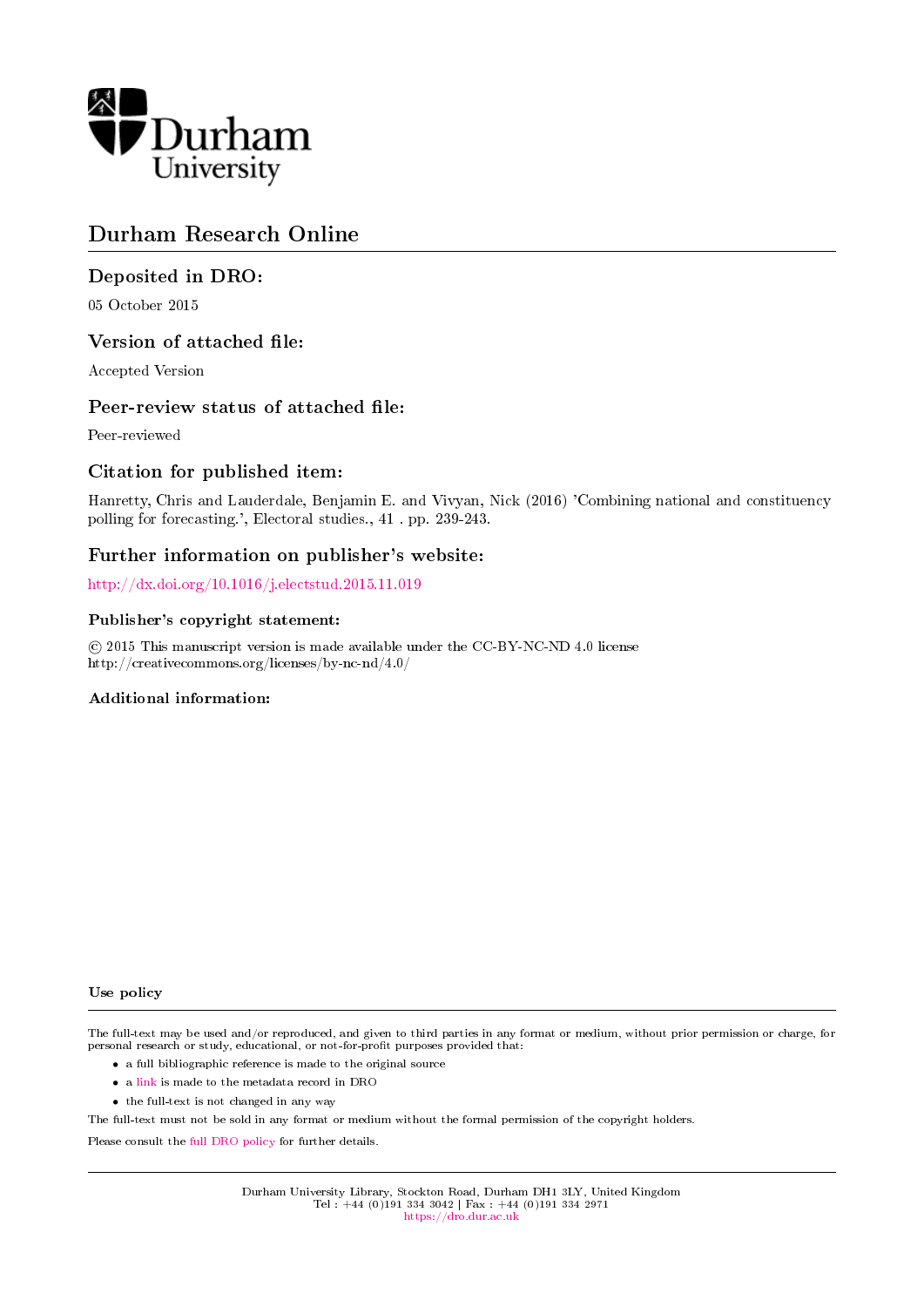## Combining national and constituency polling for forecasting

Chris Hanretty<sup>a,1,∗</sup>, Ben Lauderdale<sup>b</sup>, Nick Vivyan<sup>c</sup>

<sup>a</sup>School of Politics, Philosophy, Language and Communication Studies, University of East Anglia <sup>b</sup>Department of Methodology, London School of Economics and Political Science  $c$ School of Government and International Affairs, Durham University

#### Abstract

We describe a method for forecasting British general elections by combining national and constituency polling. We reconcile national and constituency estimates through a new swing model. Highlights:

- Integrates both national and constituency polling to provide seat forecasts
- Provides consistent probabilistic forecasts across seat and national-level outcomes
- Proposes a new swing model which avoids negative vote shares
- Like other poll-based models, model displayed large total seat error (110 seats) and overconfident predictions

Keywords: national polling, constituency polling, uniform swing, generalized normal swing

### 1. Introduction

This note sets out a method for forecasting the 2015 British general election based on national and constituency polling data. It comprises three steps: a model for forecasting national public opinion, a model for current constituency public opinon, and a method of reconciling these two sets of estimates through a new swing model. With only minor changes, this method has been used to make daily forecasts of the election outcome from September 2014 onwards. These forecasts have been published

Preprint submitted to Electoral Studies September 23, 2015

online at <www.electionforecast.co.uk>.<sup>[2](#page-1-0)</sup> This note provides our forecast from the morning of the election.

#### 2. National model

We begin by estimating current vote intention for the seven main parties (Conservative, Labour, Liberal Democrats, SNP, Plaid Cymru, the Greens, and UKIP) and all other parties combined. To do so, we use all publicly available national<sup>[3](#page-1-1)</sup> polls published from May 2014. Where possible, we use information on the weighted number of respondents

<sup>∗</sup>Corresponding author

Email addresses: c.hanretty@uea.ac.uk (Chris Hanretty), b.e.lauderdale@lse.ac.uk (Ben Lauderdale), nick.vivyan@durham.ac.uk (Nick Vivyan)

<sup>1</sup>We thank YouGov for data access, Anthony Wells for historical polling data, and Stephen Fisher, Simon Hix and Jouni Kuha for helpful conversations.

<span id="page-1-0"></span><sup>2</sup>Here we describe our predictions for the 632 mainland constituencies. Our website includes predictions for Northern Irish seats, but these are derived from a very different model.

<span id="page-1-1"></span><sup>3</sup>By "national" polls, we mean polls that cover Great Britain, but not Northern Ireland.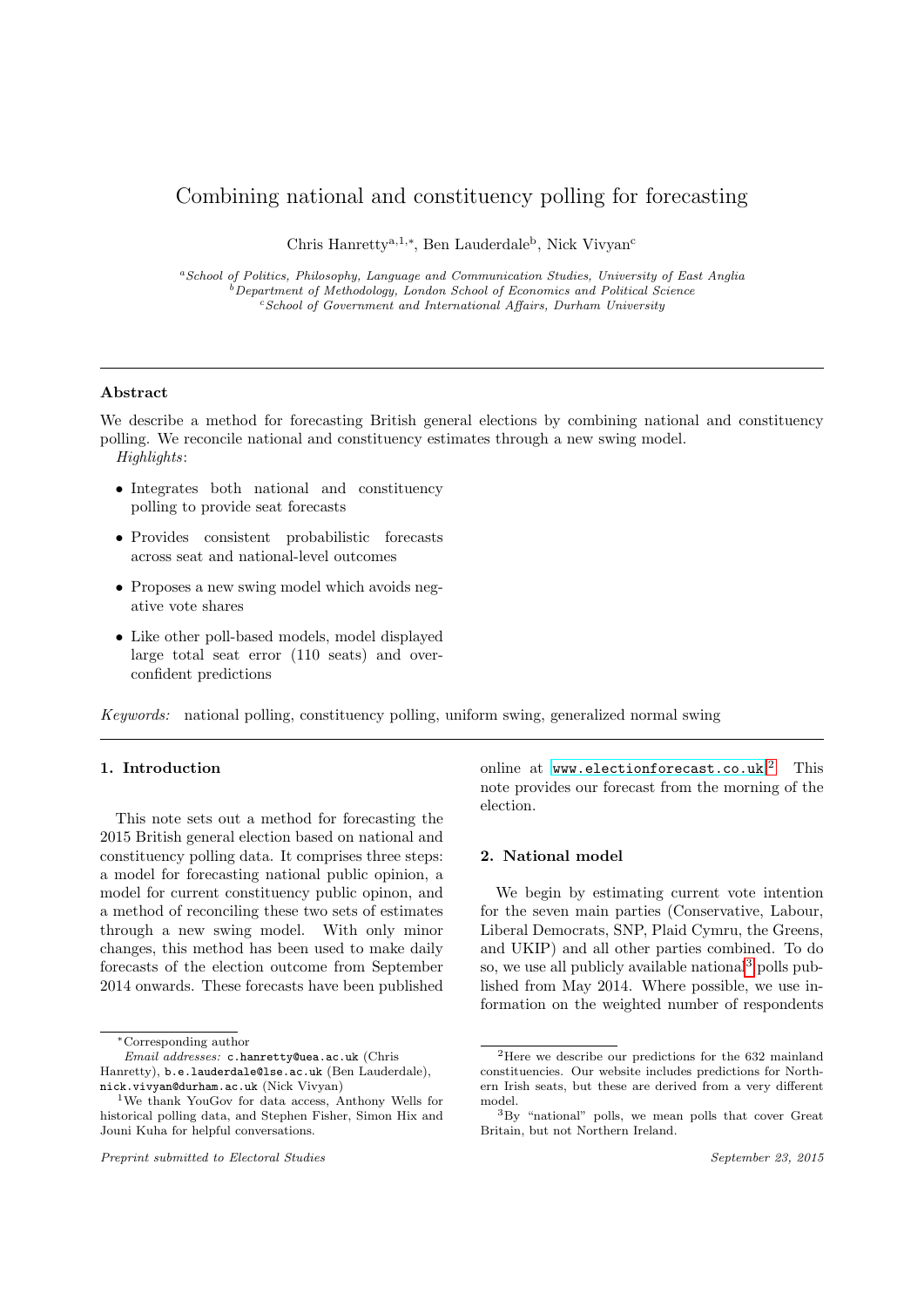intending to vote for each party, rather than the percentages reported. Like other contributors to this volume, we combine these polls using a state space model estimated using Markov Chain Monte Carlo methods (Jackman 2005), except that in order to account for the compositional nature of this data, we perform an additive log ratio transform (Aitchison 1986) on the vote shares of all parties save the reference party.<sup>[4](#page-2-0)</sup> With this model we recover estimates of party support that sum to 100%, together with the associated posterior distributions.

Specifically, where  $y_i$  is a vector of length 8 which stores the (weighted) number of respondents to poll i intending to vote for each party, and where  $n_i$  is the (weighted) number of respondents in each poll  $(n_i = \sum y_i)$  we model the outcome of each poll as

$$
y_i \sim Multinom(\mu_i, n_i)
$$

where the probability of voting for each party  $\mu_{ij}$ is modelled as follows:

$$
log(\mu_{ij}) = \delta_{jh_i} + \alpha_{jt_i}
$$

where  $t$  indexes time from a year before the election ( $t = 1...365$  $t = 1...365$ ), h indexes polling companies,<sup>5</sup>  $\delta_{ih}$  reflects the house effect for party j, and where  $\alpha_{jt_i}$  represents the latent support for party j. That level of latent support can in turn be modelled as a random walk for all parties save the reference party:

$$
\alpha_{jt} \sim N(\alpha_{jt-1}, \omega^2), j = 2...8, t = 2,...365
$$

For the reference party,  $\alpha_{1t} = 0$  for all values of t. Initial relative values of party support for all other parties are drawn from a diffuse uniform prior bounded between -10 and +10 on this log ratio scale. In order to transform party support back to national support for a party as a proportion  $(V_{jt})$ , we calculate

$$
V_{jt} = \frac{e^{\alpha_{jt}}}{\sum_{j=1}^{8} e^{\alpha_{jt}}}
$$

In this way, we ensure that our estimates of current party support sum to one. House effects in this model are identified by ensuring that the house effects of "active" polling company-methodology combinations have mean zero for each party.

Using the same state-space model, we have also estimated party support for three main parties (Conservative, Labour and Liberal Democrat, or predecessor parties) for the eight elections from 1979 onwards, from a year before the election.[6](#page-2-2) We use these estimates to calculate how much levels of support for a party will revert back to their performance in the previous election. Specifically, for each of the 365 days preceding the election  $(t = 1...365)$ , and combining data across parties and elections (such that  $N = 3 \times 8 = 24$  for each day), we estimate the following regression equation:

Observed swing =  $\gamma_t$ (Poll implied swing) +  $\epsilon_t$ 

$$
\epsilon_t \sim N(0, \sigma_t)
$$

recovering 365 values of  $\gamma$ , which we then smooth and store as  $\tilde{\gamma}$ .<sup>[7](#page-2-3)</sup> We also store each of the 365 values of  $\sigma$ , and also smooth these of  $\sigma$ , and also smooth these.

The benefit of this model – which can be described as a "change on change" model, and which has no intercept – is that it can be applied to any party, even parties for which we lack historical polling information (for example, UKIP), and that, because it treats parties equivalently, it ensures that vote shares continue to sum to 100%. Additionally, the parameter  $\gamma$  can be interpreted quite naturally as the weight to place on poll-implied vote shifts. Values of  $\gamma$  increase from about 0.45 to 0.80 over the year before the election.

Because  $\gamma$  is always less than one, our model suggests that, before the election, parties which are polling badly in the run up to the election (compared to the previous election) tend to recover some of the support they have lost. Conversely, parties which are polling well in the run up to the election lose some of what they have gained. Some of this "swingback" and "fallback" occurs before the election, but because the maximum value of  $\gamma$  is less than one, our model assumes that some of it occurs between the final polls and the election result.

<span id="page-2-0"></span><sup>4</sup>We use the Conservative party as our reference party. The choice of reference party does not affect the results.

<span id="page-2-1"></span> $5$ More accurately, h indexes combinations of polling companies and methodologies, such that a polling company which changes its methodology is akin to a "new" polling company.

<span id="page-2-2"></span> $^6\rm{We}$  start in 1979 because previous research has suggested that this election represents a break (Fisher 2014), and because the polling record for the previous October 1974 election is truncated by the February 1974 election.

<span id="page-2-3"></span><sup>7</sup>Specifically, we fit a local linear regression with a window around date of poll t that runs from  $1.5t - 10$  to  $0.5t + 10$ .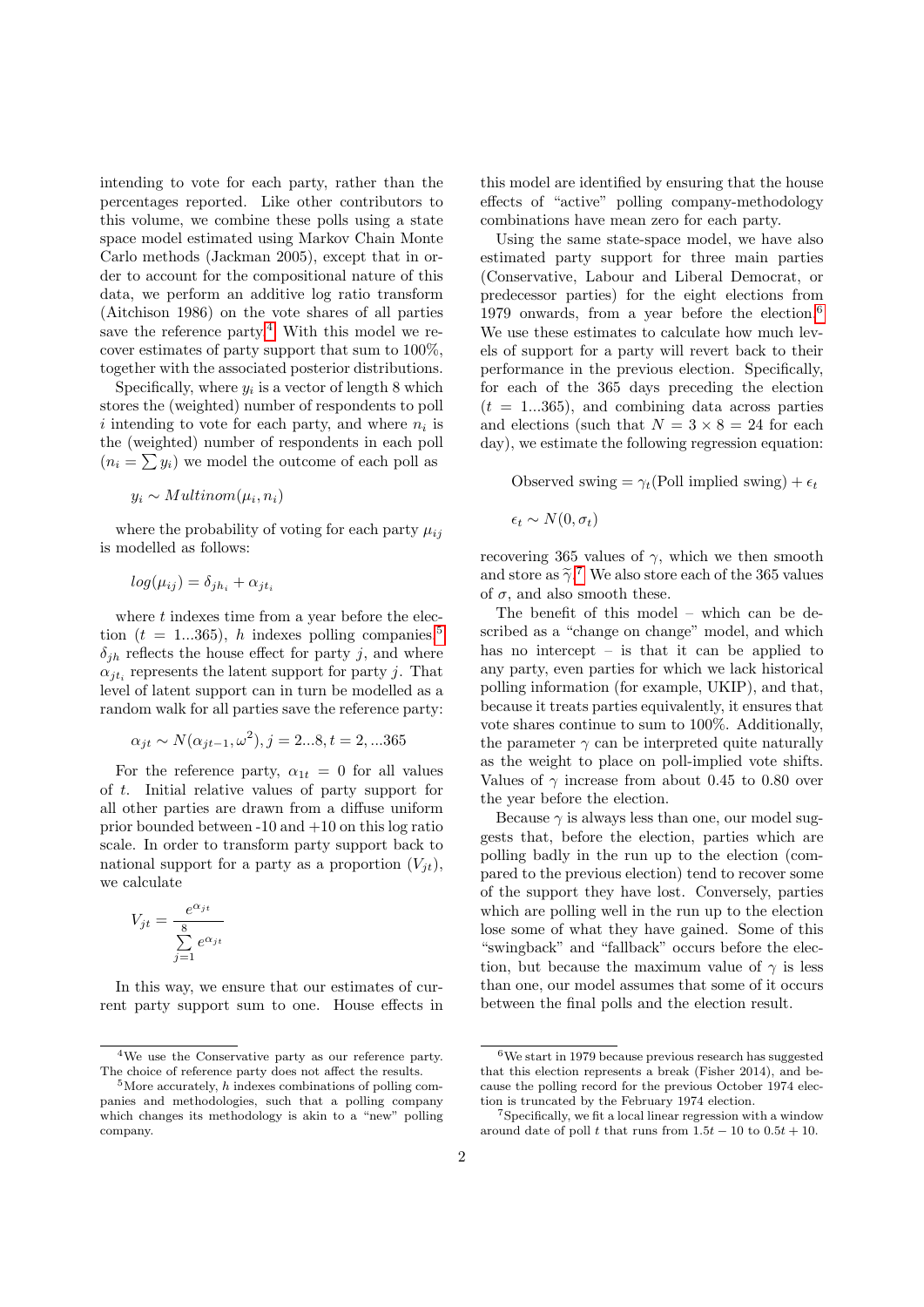On any given day  $t$ , a tentative forecast for each party's national vote share,  $\hat{V}_j$ , can thus be approximated by the following equation:

$$
\hat{V}_j = \text{Previous vote share} + \tilde{\gamma}_t(\text{Poll implied swing}_t)
$$

Our actual forecast is more complicated, because we must incorporate not just uncertainty surrounding the poll-implied swing, but also the uncertainty present in the relationship between polling and outcomes captured in  $\sigma$ . At the same time, we must restrict our estimates to fall between 0 and 100%.

We therefore forecast vote shares for each party by drawing them from a beta distribution with parameters a and b, which are defined based upon the unconstrained forecast given above  $(\hat{V})$  and the stored and smoothed values of  $\sigma$ :<sup>[8](#page-3-0)</sup>

$$
V_j \sim Beta(a, b)
$$
  
\n
$$
a = \frac{\hat{V}(\hat{V} - \hat{V}^2 - \sigma \frac{\hat{V}(1-\hat{V})}{0.21})}{\sigma(\frac{\hat{V}(1-\hat{V})}{0.21})}
$$
  
\n
$$
b = \frac{(1-\hat{V})(\hat{V} - \hat{V}^2 - \sigma \frac{\hat{V}(1-\hat{V})}{0.21})}{\sigma(\frac{\hat{V}(1-\hat{V})}{0.21})}
$$

#### 3. Constituency model

The national model provided us with a forecast of the national share of the vote won by each party. In this section, we describe a model for estimating current constituency opinion which builds on the methods developed in Hanretty, Lauderdale, and Vivyan (N.d.). In the section that follows, we describe how to reconcile these estimates of current constituency opinion with our forecast national vote share.

We begin by describing our data. We use data from 187 published constituency polls. The vast majority of these (169) were commissioned by Lord Ashcroft.

We also use data from YouGov national samples. We have information on the constituency and 2010 vote of each respondent, as well as limited demographic information. We reweight these constituency samples to match constituency characteristics as reported by the 2011 Census. Specifically, we reweight on the basis of gender, age group, highest educational qualification, social grade and 2010 vote. We then use the implied sample shares to create a pseudo-sample of the size implied by Kish's effective sample size formula (Kish 1965).

) stituency polls and subsamples is 68 days old. On average, the information from these con-

#### [Table 1 about here.]

Because many of the constituency-specific polls ask respondents about their vote intention under two different prompts – one generic ("If there was a general election tomorrow, which party would you vote for?"), one constituency-specific ("Thinking specifically about your own parliamentary constituency at the next General Election and the candidates who are likely to stand for election to Westminster there, which party's candidate do you think you will vote for in your own constituency?") – we can investigate the relationship between party support under these two conditions. Party-specific regressions relating these different levels of support are shown in Table 1 for the three main parties only.

With this data, and an idea of the relationship between generic and specific support, we can construct our dependent variable,  $y_i$ , a vector of length eight which stores the (weighted) number of poll respondents intending to vote for each party in each constituency. Subscript i indexes unique combinations of constituency and polling company  $(i=1...$ 818). As before, let  $n_i$  stand for the number of respondents in each row of y.

$$
y_i \sim Multinom(p_i, n_i)
$$

The probabilities of respondents in each constituency (sub)sample voting for each party  $j$  can be modelled as follows:

$$
p_{ij} = g_i \alpha_j + g_i \beta_j \frac{\pi_{kj}}{\sum \pi_k} + (1 - g_i) \frac{\pi_{kj}}{\sum \pi_k}
$$

where  $g_i$  is an indicator which has the value 1 if the poll used a "generic" prompt rather than a constituency-specific prompt, and where  $\alpha$  and  $\beta$ are the intercept and slope of a regression of vote intention given a generic prompt against vote intention under a constituency-specific prompt (as plotted in Table 1).  $\pi_{ij}$  is in turn modelled as a function of  $\mu_{jc_i}$ , or today's latent level of support for party  $j$  in constituency  $c$ , plus house effects specific to house  $h \, \delta_{jh_i}$ , minus a "shift",  $\lambda_{jt_i}$ . That shift is equal to the change in the log-ratio of national

<span id="page-3-0"></span><sup>8</sup>The intuition here is to approximate well vote shares which are normally distributed with a mean of 30%.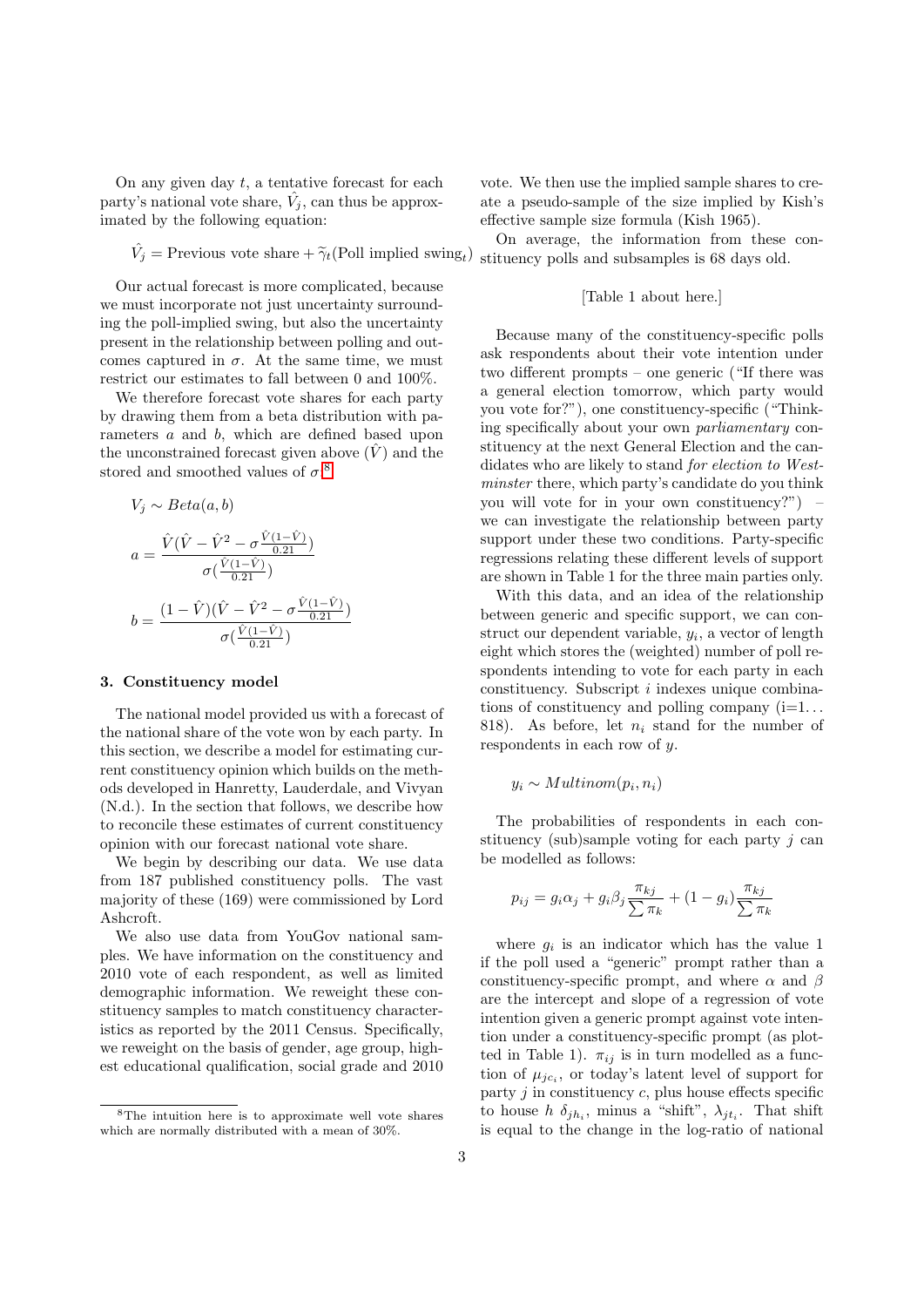support for party  $i$ , relative to the reference party, between the day of the poll i and the current day.<sup>[9](#page-4-0)</sup>

$$
log(\pi_{ij}) = \mu_{jc_i} + \delta_{jh_i} - \lambda_{jt_i}
$$

Constituency vote shares are modelled as draws from a normal distribution with mean equal to a linear function of logit-transformed past vote shares  $(v_{jc}^{2010})$  of all parties and explanatory variables  $X_{jc}$ which are all measured at the level of constituency c.

$$
\mu_{jc} \sim N(\alpha_j v_{jc}^{2010} + X_{jc}\beta_j, \sigma_j^2)
$$
  

$$
\sigma_j \sim Unif(0, 1)
$$

The explanatory variables used include:

- political variables (logit-transformed vote share of party  $j$  in the European Parliament elections of 2014; logit-transfomed vote share of party  $j$  in the most recent local authority elections, and dummy variables recording whether party j currently holds the seat, whether party  $i$ 's MP is standing down, whether party  $j$ 's incumbent MP is a first-term  $MP$ ).<sup>[10](#page-4-1)</sup>
- geographic variables (a variable recording whether the respondent constituency was in Scotland, Wales, or one of nine English regions)
- demographic variables taken from the 2011 Census (average highest level of education on a seven-point scale; average NRSM social grade scored one to four; average age in years; the percentage of residents who are Christian, of no religion, of another non-Christian religion; the percentage of residents who are female, married, own their own home, and who are in the private sector) and from the 2013 Annual Survey of hours and Earnings (log of median earnings in pounds).
- public opinion variables: the estimated proportion of respondents in each constituency who support British exit from the European Union (Hanretty, Lauderdale, and Vivyan 2014).

Most multinomial logistic regression models (of which this is a variant) are identifed by constraining the coefficients for the reference outcome category to zero. Here, we identify the model through tight priors on  $\alpha$ .

At each new release of Ashcroft polls, we have compared our estimates from this model to the new polling data, finding that our estimates are only modestly overconfident once we take into account poll and model uncertainty. In order to extract estimates of constituency support  $(v_{ic})$  from this model, we calculate:

$$
v_{jc} = \frac{e^{\mu_{jc}}}{\sum\limits_{j=1}^{8} e^{\mu}_{jc}}
$$

### 4. Reconciliation

In order to produce a forecast of constituency vote shares, we must combine our forecast of election-day national vote shares with our estimates of current constituency vote shares.

One way of combining these two sets of estimates is to calculate, for each party, the difference between the party's national vote share at the time the constituency votes shares were estimated, and the forecast national vote share, and to then add on this difference to the estimated vote share in each constituency. This re-creates the logic of uniform national swing (UNS), except that instead of adding on (subtracting) a uniform national swing from past constituency results, we add on (subtract) a uniform national swing from constituency estimates. This also recreates the problems of UNS, in that it leads to negative vote shares, particularly when making predictions for all other parties and parties with low estimated vote share, which in turn creates the potential for inconsistency between national and constituency estimates.

We therefore create a new swing model which satisfies the constraint that constituency estimates must, when multiplied by constituencies' share of the voting population  $T_c$  (which is a result both of the eligible population and the rate of turnout), sum up to national estimates. To do so, we assume that the relative rates of turnout across constituencies stay as they were in 2010.

Let us begin by paraphrasing the naive approach in a more formal way which begins to take account of differential turnout. Our problem is to find the

<span id="page-4-0"></span><sup>&</sup>lt;sup>9</sup>In practice, this means that we assume a uniform national swing in the log-ratio transform of party vote shares between the day of a constituency poll and the day we generate our forecasts. We return to this issue in the following section.

<span id="page-4-1"></span> $\rm ^{10}Vote$  shares obtained in different geographic areas have been mapped onto Westminster constituency boundaries in proportion to area.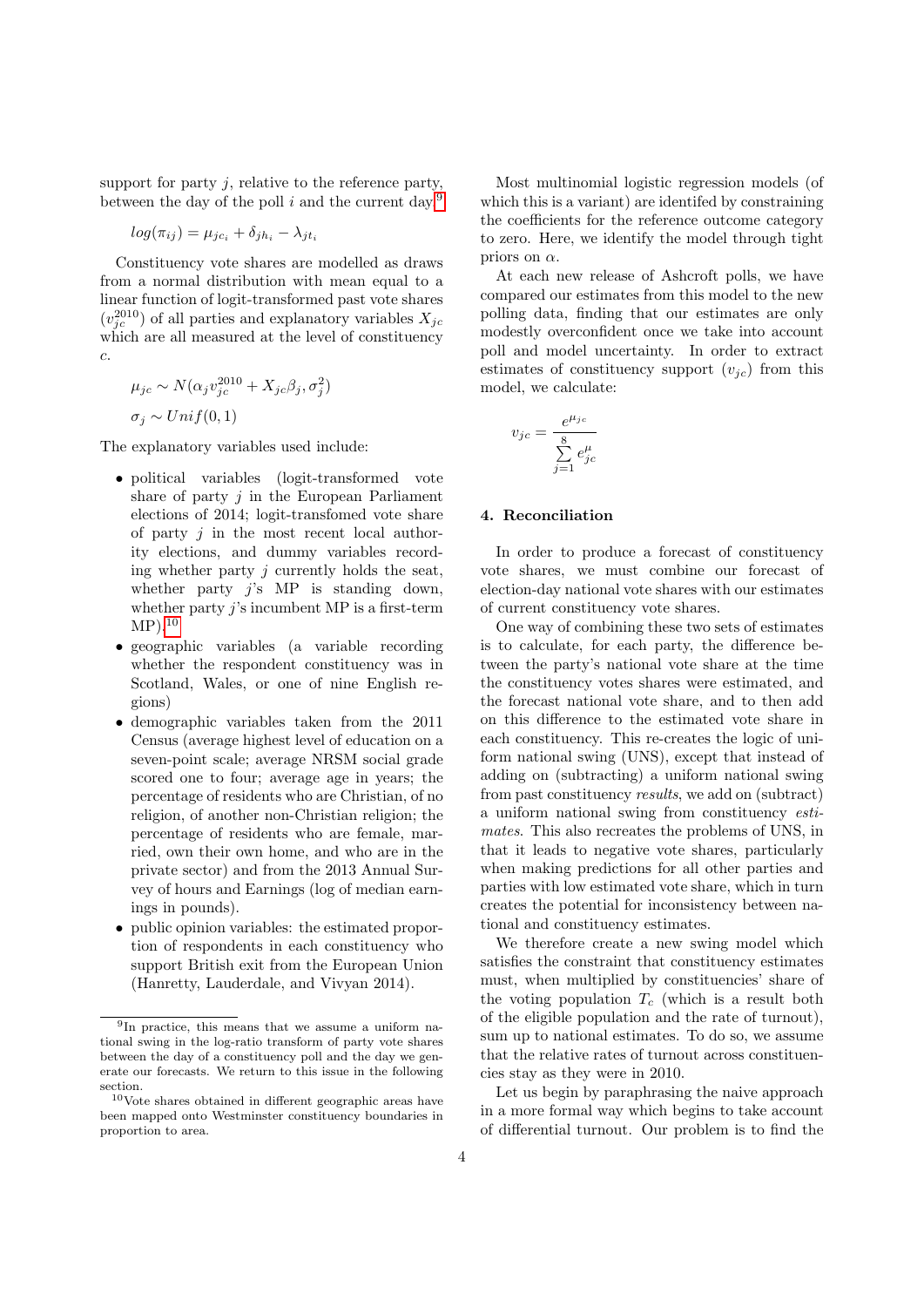value of  $x$  (i.e., the right "uniform swing") which minimizes the following function:

$$
f(x) = \frac{T_c}{\sum T_c} (v_{jc} + x) - V_j
$$

where  $f(x) = 0$  means that our two estimates are perfectly reconciled. Because, in this statement of the problem,  $x$  is always and everywhere a uniform shift, the problem of non-negative vote shares arises.

In order to avoid this issue, we can re-state the formula above by transforming the vote shares using a further function  $G(.)$ .

$$
f(x) = \frac{T_c}{\sum T_c} G^{-1}(G(v_{jc}) + x) - V_j
$$

[Figure 1 about here.]

 $G()$  can be any invertible sigmoidal function which transforms real numbers into numbers in the range  $(0,1)$ . Figure 1 shows three such functions, and how they deal with swings of 5 and 20% respectively. The top panel shows the effect of these swings under uniform national swing (i.e., the identity function). The middle panel shows what happens if we use the logistic function, in which case instead of adding on a value of  $x$  measured in percentage points, we add on a value of  $x$  measured in logits. After experimenting with a number of functions, we have opted to use the cumulative distribution function of the generalized normal distribution, which has additional parameters  $\alpha$  (scale) and  $\beta$  (shape). We set  $\alpha = 1$  and  $\beta = 10$ . This is shown in the bottom panel of Figure 1.

With this function, we then optimize to find, for each party, the value of  $x$  which minimizes the above function, ensuring the closest possible match between our constituency estimates and our national forecasts.

### 5. Forecasts

Table 2 gives our forecasts of vote shares and seat counts, along with the respective 90% credible intervals.

#### [Table 2 about here.]

Note that the vote shares reported are predictions of the vote shares won by parties considering votes cast in Great Britain only, and therefore excluding Northern Ireland.

Because we use Bayesian methods to generate the national forecast, the constituency current estimates, and apply the reconciliation on an iterationby-iteration basis, we can also calculate probabilities of arbitrary events. Thus, the probability that the Conservatives will be the largest party in terms of seats is 63.2%, but in 2000 simulations Conservatives had a majority on 0 occasions.

Indeed, in no simulation run did either party win a majority of 326 seats or more, and it is likely (41%) that no two parties combined (short of a grand coalition) will be able to command 326 seats. Thus, although it is extremely difficult to forecast which party will be the largest party – something which might be thought to be an important desideratum of any forecasting model – we can be relatively confident that the eventual outcome is likely to be "messy".

### 6. Post-script

Our final forecast was inaccurate (with a total seat error of 110) and probably over-confident (predicting that a Conservative majority was incredibly unlikely). The seat forecasts for three parties (Conservatives, Labour, and Liberal Democrats) were outside our 90% forecast intervals.

The main reason our forecast was inaccurate was that the polls were inaccurate in ways we did not foresee. Our change-on-change model (section 2) correctly forecast that the final polls would underestimate Conservative vote share and over-estimate Labour vote share, but not to the degree they did. Our change-on-change model incorrectly forecast that the Liberal Democrats would improve relative to the final polls and that UKIP would fall back. While we estimated the historical magnitude of deviations between results and the change-on-change model, we nonetheless put little probability on errors as large as the ones we observed in 2015.

Had we known the true national vote shares, we would have performed well in forecasting constituency outcomes relative to uniform national swings in Scotland, England and Wales. When we reconcile our constituency estimates to true Great Britain-only vote shares, our forecast constituency vote shares have a root mean square error (RMSE) of 2.62, compared to an RMSE of 3.84 for uniform national swings in Scotland, England and Wales. Thus, we think that our mapping of votes to seats represents an improvement on techniques which have been used previously.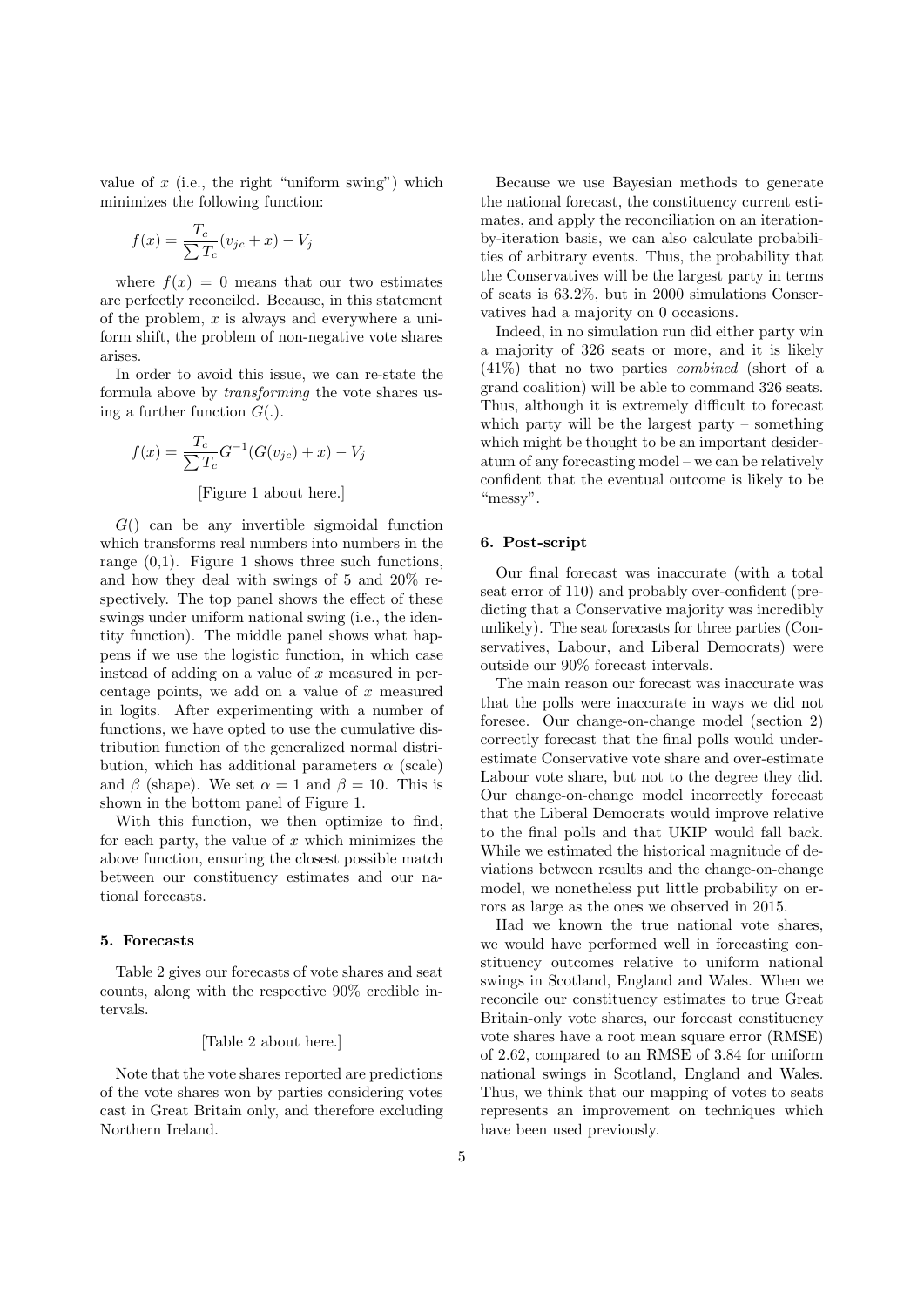The main problem with our constituency forecasts is their over-confidence. We compared our constituency forecasts to the implied probabilities derived from constituency betting markets (Wolfers and Zitzewitz 2006). Betting markets predicted the winner in 570 of 632 seats, exactly the same as our model. However, betting markets perform better than our forecast when evaluated by their Brier score, which penalizes confident mispredictions and rewards confident successes: betting markets had a Brier score of 0.145, compared to 0.151 for our forecast model. The performance of betting markets improves further if the favourite/longshot bias identified in 2010 betting markets is accounted for (Wall, Sudulich, and Cunningham 2012). This does not mean that betting markets are an alternative to poll-based models: seat spreads on betting markets seemed to follow our own estimates for some parties and some aggregate outcomes.<sup>[11](#page-6-0)</sup>

We believe that the model described in this note offers a useful starting point for future work on forecasting elections in systems with single member districts, and also for nowcasting based on assumed national vote shares. It is unfortunate the largest source of error – polling error – lies outside of our control. The polling industry, of course, has incentives to amend methodologies to ameliorate these errors. As such, if we were revising our method for a future UK election, we would focus on better calibrating the likely magnitude of polling errors rather than trying to better predict their direction.

#### References

Aitchison, John. 1986. The Statistical Analysis of Compositional Data. London: Chapman; Hall.

Fisher, Stephen D. 2014. "Predictable and Unpredictable Changes in Party Support: A Method for Long-Range Daily Election Forecasting from Opinion Polls." Journal of Elections, Public Opinion & Parties, no. ahead-of-print. Taylor & Francis: 1–22.

Hanretty, Chris, Benjamin E. Lauderdale, and Nick Vivyan. 2014. "Dyadic Representation in a Westminster System." Paper presented at the 2014 Annual Meeting of the American Political Science Associaton, Washington D.C., United States

———. N.d. "Comparing Strategies for Estimating Constituency Opinion from National Survey Samples." Political Science Research and Methods.

Jackman, Simon. 2005. "Pooling the Polls over an Election Campaign." Australian Journal of Political Science 40 (4). Taylor & Francis: 499–517.

Kish, Leslie. 1965. Survey Sampling. John Wiley; Sons.

Wall, Matthew, Maria Laura Sudulich, and Kevin Cunningham. 2012. "What Are the Odds? Using Constituency-Level Betting Markets to Forecast Seat Shares in the 2010 UK General Elections." Journal of Elections, Public Opinion & Parties 22 (1). Taylor & Francis: 3–26.

Wolfers, Justin, and Eric Zitzewitz. 2006. Interpreting Prediction Market Prices as Probabilities. National Bureau of Economic Research.

<span id="page-6-0"></span><sup>11</sup>See, for example, this blog post by Albert Tapper: http://alberttapper.blogspot.co.uk/2015/05/predicting-ge-2015-which-group-should 7.html.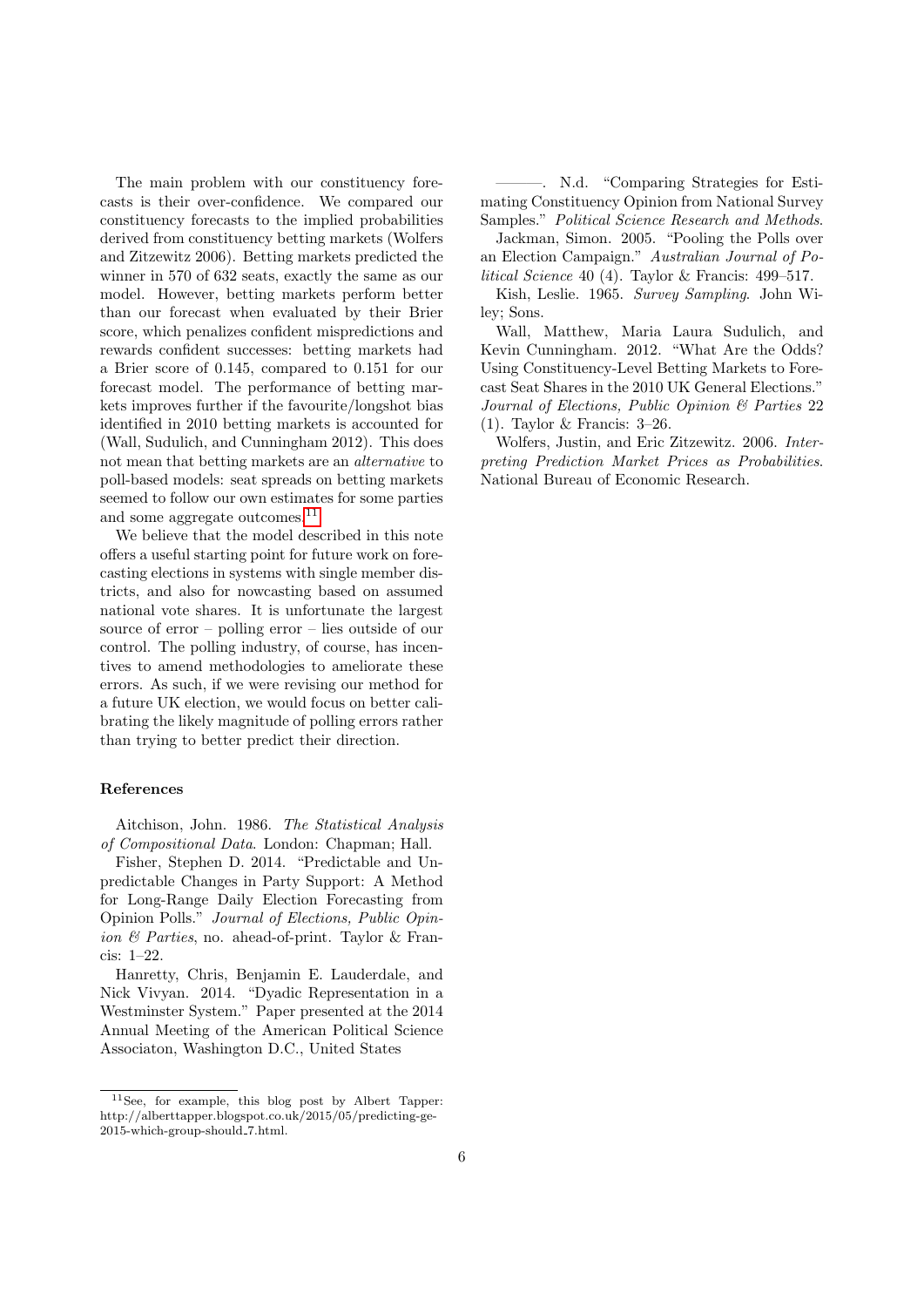







Figure 1: Different swing functions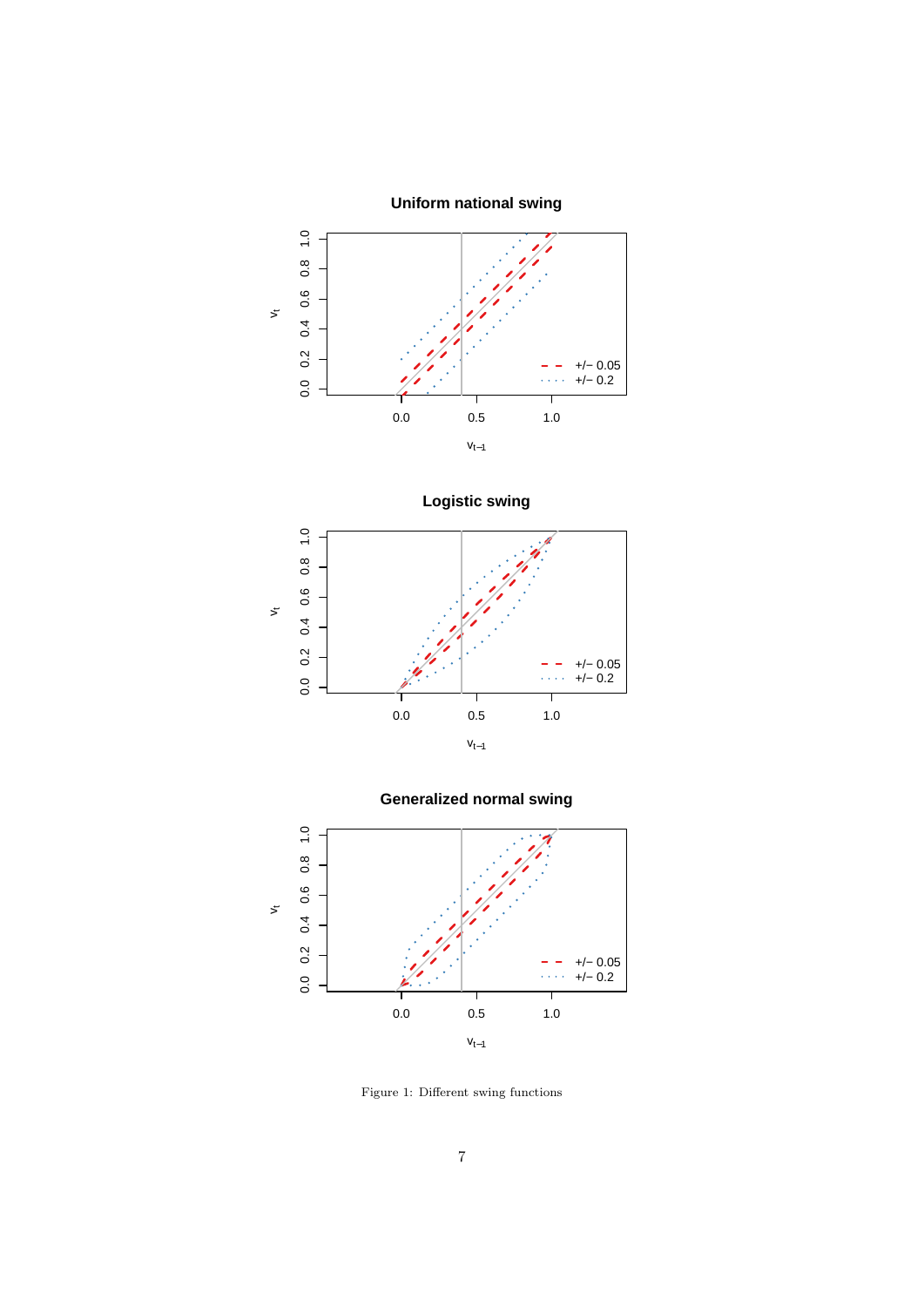|                                   | Dependent variable:         |                        |                        |  |  |  |
|-----------------------------------|-----------------------------|------------------------|------------------------|--|--|--|
|                                   | $Con$ (spec.)               | Lab (spec.)            | $LD$ (spec.)           |  |  |  |
|                                   | (1)                         | (2)                    | $\left( 3\right)$      |  |  |  |
| Con(generate)                     | $1.048***$<br>(0.019)       |                        |                        |  |  |  |
| Lab (generic)                     |                             | $1.117***$<br>(0.015)  |                        |  |  |  |
| LDem (generic)                    |                             |                        | $1.644***$<br>(0.024)  |  |  |  |
| Constant                          | $-0.027***$<br>(0.006)      | $-0.041***$<br>(0.005) | $-0.016***$<br>(0.003) |  |  |  |
| Observations                      | 225                         | 225                    | 225                    |  |  |  |
| $\mathbf{R}^2$                    | 0.931                       | 0.960                  | 0.955                  |  |  |  |
| Adjusted $\mathbb{R}^2$           | 0.931                       | 0.960                  | 0.955                  |  |  |  |
| Residual Std. Error (df $= 223$ ) | 0.028                       | 0.025                  | 0.027                  |  |  |  |
| F Statistic (df = 1; 223)         | $3,017.000***$              | $5,353.000***$         | $4,702.000***$         |  |  |  |
| Note:                             | *p<0.1; **p<0.05; ***p<0.01 |                        |                        |  |  |  |

Table 1: Specific v generic support

8